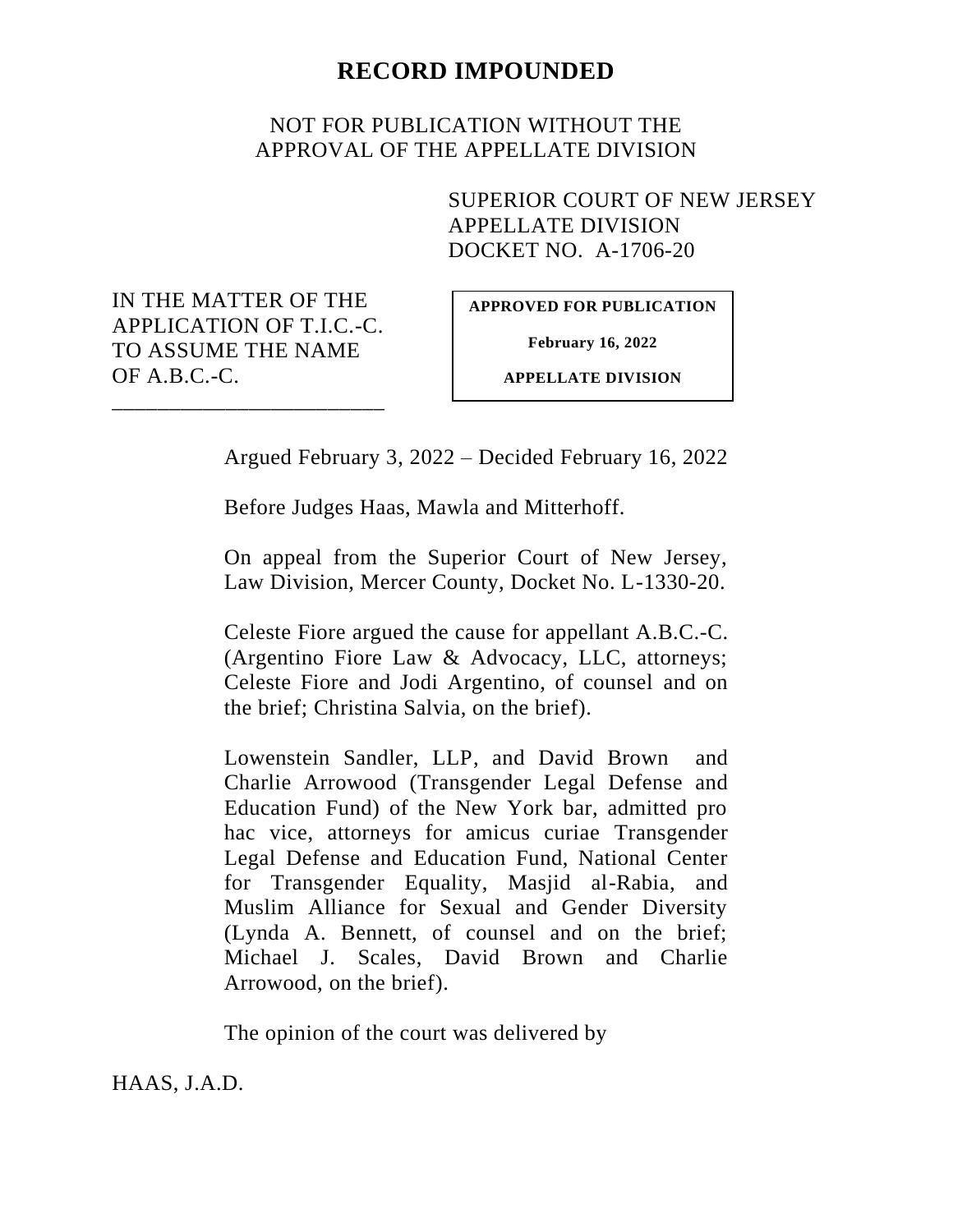Appellant A.B.C.-C. is a transgender man who sought to change his name to conform his identification documents with his gender identity. As part of his application, appellant submitted evidence showing transgender people are subject to a particularized threat to their safety based upon their identity, and asked that the record of his name change be sealed to protect him from such discrimination and violence. The trial court denied appellant's request. Having considered the issues appellant presents in light of the applicable law, we are satisfied he demonstrated good cause to seal the record. Therefore, we reverse the trial court's denial of appellant's motion, order that the record be sealed, and remand for any necessary further proceedings.

## I.

On July 28, 2020, appellant filed a verified complaint and certification seeking to change his name. In his complaint, appellant asserted that: he had never been convicted of a crime and there were no criminal charges pending against him; there were no unsatisfied judgments of record or suits pending against him; he was not making the application with the intent to avoid creditors or to escape or evade criminal or civil prosecution or for any other fraudulent purpose; he had not made any previous applications to assume another name; and he did not have any pending applications for a name change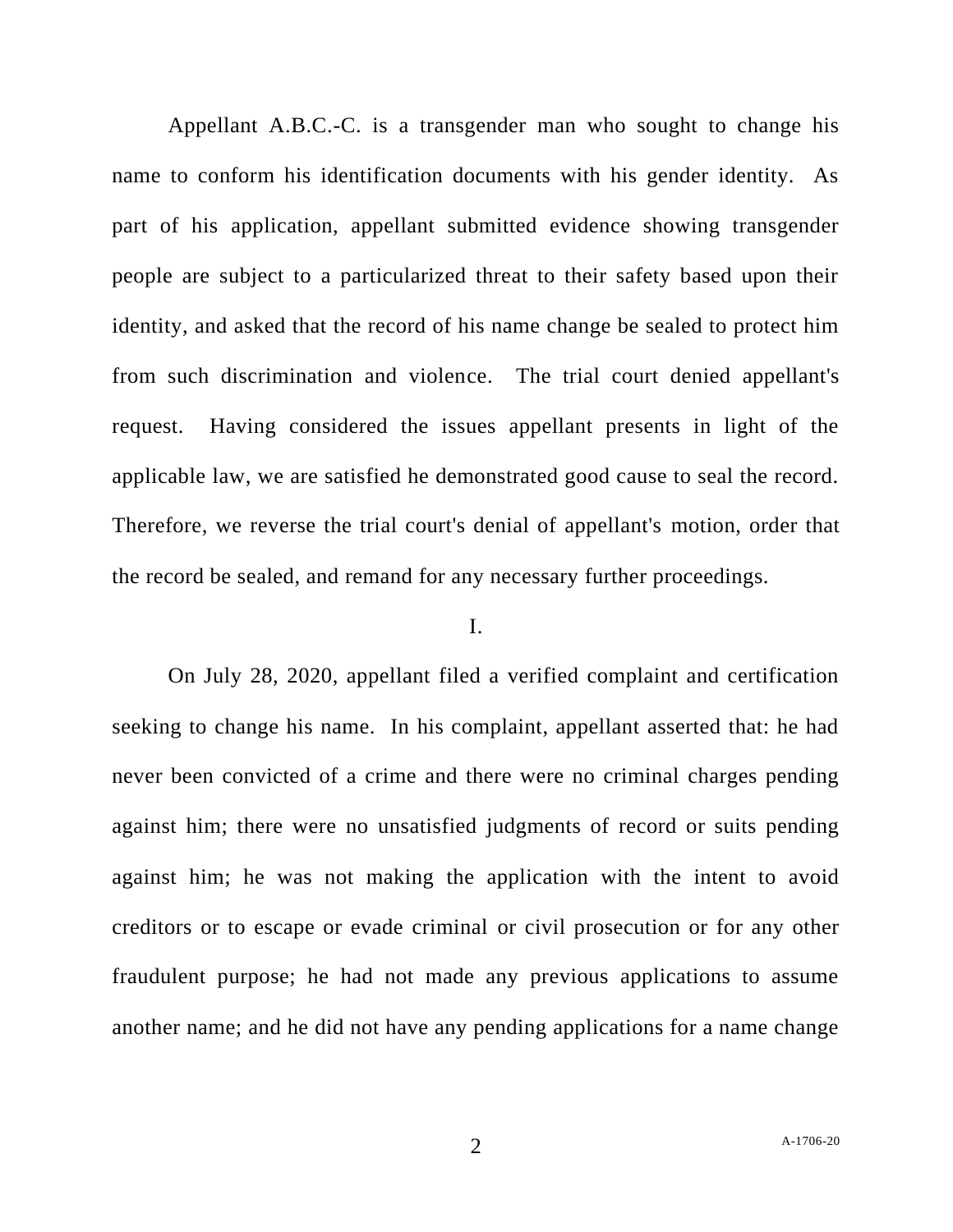in any other court or jurisdiction. Appellant asserted he sought the name change in order to reflect the name he uses in everyday life and who he is.

On August 5, 2020, the trial court set a September 14, 2020 hearing date. Pursuant to Rule 4:72-4 as it then existed, but since amended, the court also required that notice be published in a newspaper at least two weeks prior to the scheduled hearing.

On September 3, 2020, appellant requested an adjournment for time to file a motion to waive the publication requirement and seal the record.<sup>1</sup> On September 8, 2020, the court granted the adjournment request and set a new hearing date of October 13, 2020, but again required that notice be published in a newspaper at least two weeks prior to the hearing date.

On October 6, 2020, appellant filed a motion in which he requested to be identified in the public record only by initials, to seal the record, and to waive

<sup>&</sup>lt;sup>1</sup> On July 30, 2021, the Supreme Court amended <u>Rule</u> 1:38-3 to exclude all records for a name change from public access. See Omnibus Rule Amendment Order (July 30, 2021) (adopting Rule 1:38-3(d)(20) and amending Rule 1:38- 3(f)(10). However, this rule change did not become effective until September 1, 2021. Therefore, the rule change did not render appellant's appeal moot because the trial court issued its final judgment granting his name change on January 19, 2021, and authorized him to use his new name on February 15, 2021, well before the effective date of the amended rule.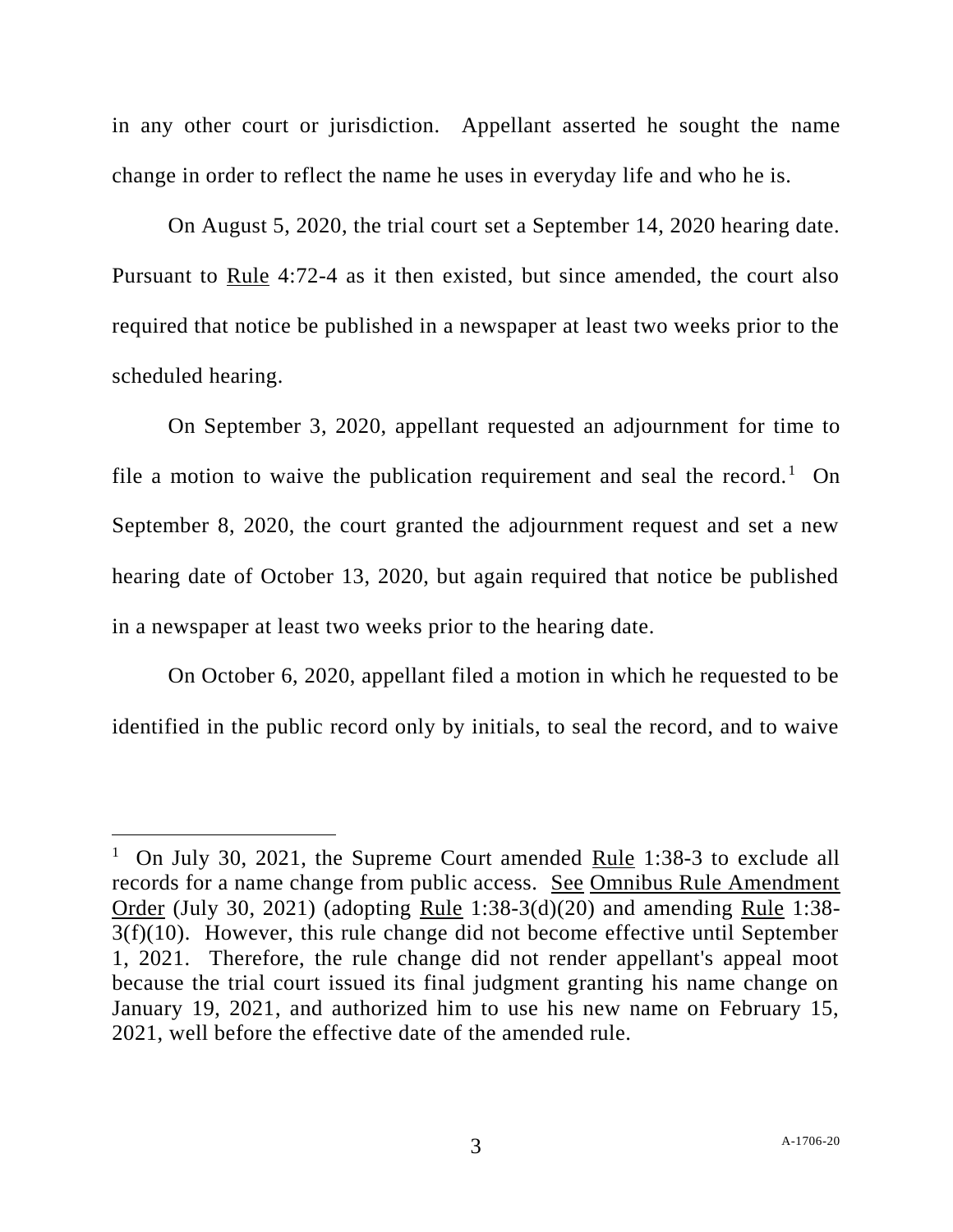the rules requiring publication of the name change hearing. In support of this

motion, appellant certified:

. . . .

[1.] I desperately need to have my name changed because the name on my identity documents does not match the name I use in my everyday life. My documents do not match who I am, which causes confusion, discomfort, and the possibility of discrimination against me based upon this discrepancy. This discrepancy exists because my gender identity does not match with the name I was given at birth.

[2.] I know that other transgender people like myself experience harassment, intimidation, and bullying and even more serious violence when their identity documents do not reflect the person that they are.

[3.] I have been made aware that name changes are generally a matter of public record. I am concerned that disclosure of my personal, confidential, and private medical information could have a detrimental impact on my life and can result in harassment, intimidation, and bullying. I am concerned that the publication of my name change could interfere with my personal and professional life.

[4.]. I ask that the court grant my requests to keep my name change as private and confidential as possible given the extremely personal medical disclosure that will result from publishing the name change and having an open public record of same.

Appellant's counsel submitted a certification, attaching a portion of the executive summary section of The Report of the 2015 U.S. Transgender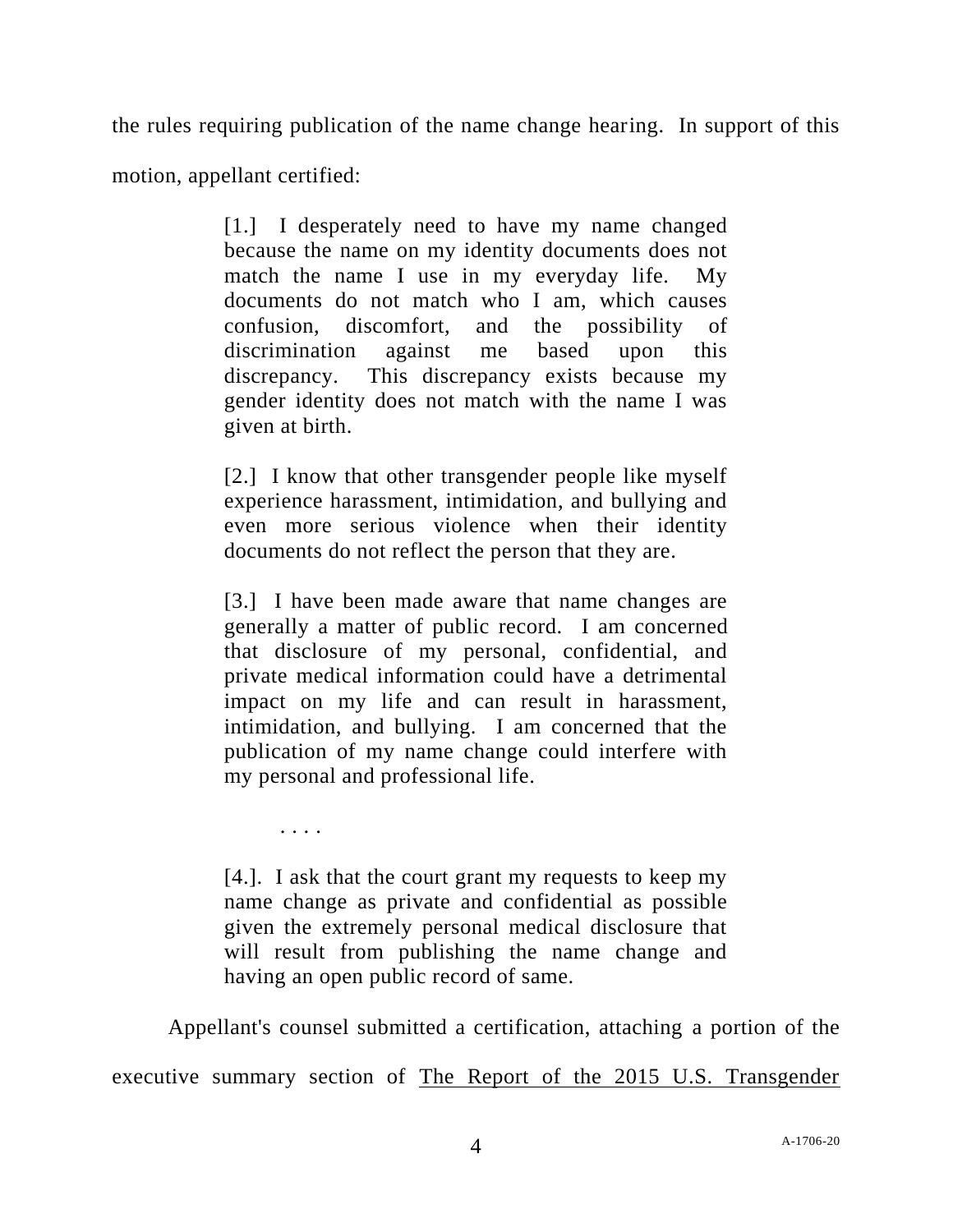Survey National Center for Transgender Equality (Dec. 2016), USTS-Full-Report-Dec17.pdf (transequality.org), which documented the mistreatment suffered by transgender people and the importance of their obtaining identity documents that reflect their correct gender and name. Appellant's counsel also provided written notice of the proceeding to the Director of the Division of Criminal Justice (Division) as required by Rule 4:72-3.

On October 30, 2020, the trial court denied appellant's motion to seal the record and to waive the publication requirement. The court rejected appellant's "general concerns for being transgendered" as insufficient to meet the preponderance of the evidence standard for sealing judicial proceedings, stating:

> Discrimination can occur for all kinds of reasons and not just the type claimed by the applicant. There is nothing in the law that says that a person claiming to be concerned for being discriminated against for being different is entitled to have a private court proceeding.

> This court has had countless name changes by people who were changing their name for sexual identity reasons that did not ask to have a sealed record. That is not a reason to deny the application here, but it means that the court cannot find a reason to support the application on its own. The applicant has to show proof and there is not any.

> In addition, the case was already filed and is publicly available on the internet. Civil cases can be found on the court's website, njcourts.gov, under the public/media tab and clicking on the civil and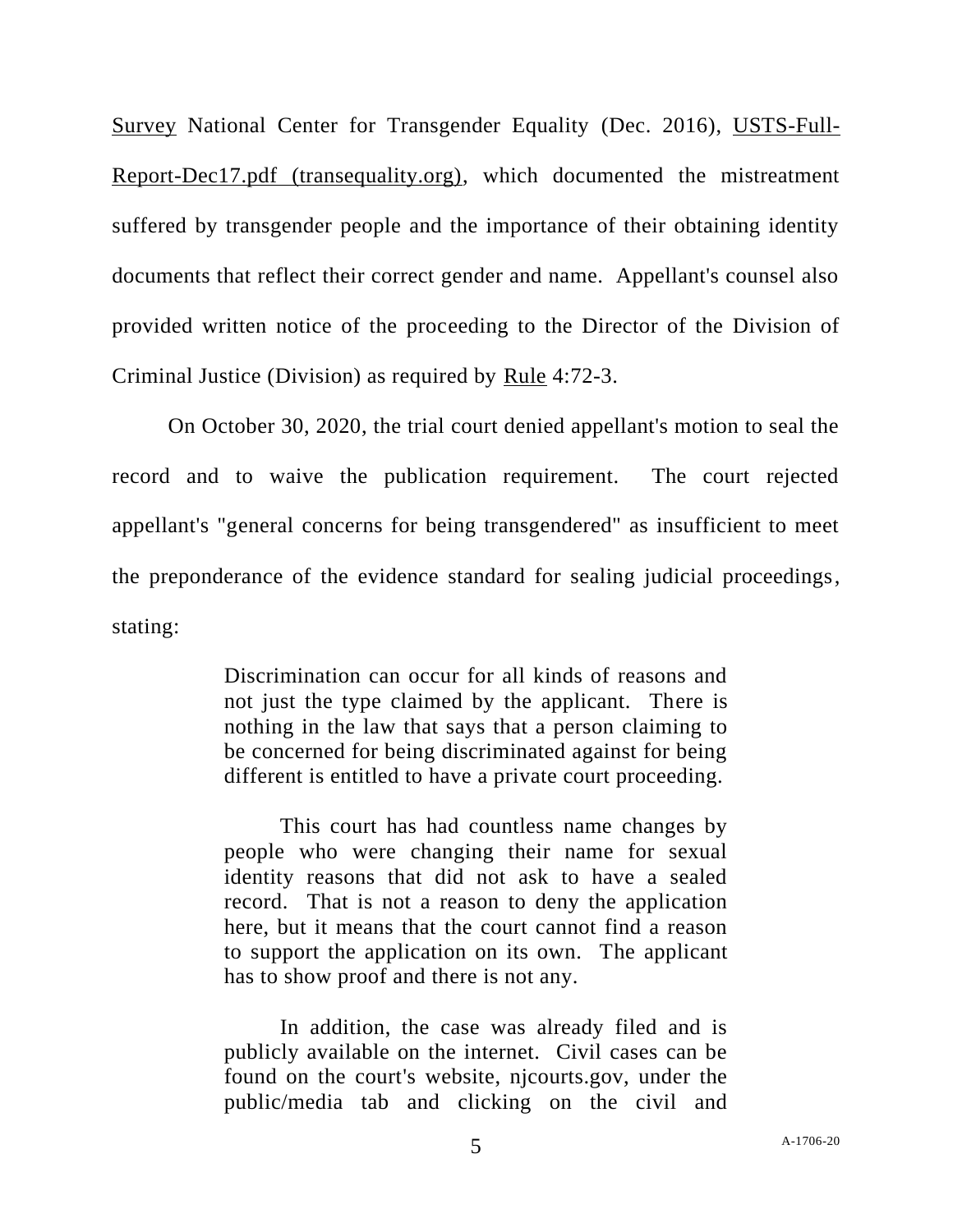foreclosure search. In addition, the Attorney General was not given notice that this name change application was going to be requested to be done under seal.

On November 17, 2020, the Supreme Court instituted a change to Rules

4:72-3 and 4:72-4, which eliminated the publication requirement for all name

change applications. The Court explained:

The Court's November 17, 2020 action will expand equal access to the courts for people who are poor, self-represented, and members of the LGBTQ+ community, including transgender women of color who disproportionately continue [to] be targeted victims of violence throughout our nation. Amending Rule 4:72 advances the Judiciary's goals of equal access, procedural fairness, and ongoing identification and elimination of obstacles to justice.

[Notice to the Bar: Name Change Applications -- Elimination of the Requirement of Newspaper Publication (Nov. 18, 2020).]

Thus, appellant no longer had to publish notice of his proposed name change.

On November 19, 2020, appellant moved for reconsideration of the denial of his motion to seal the record. In the motion papers, appellant's counsel advised the court of the amendments to Rules 4:72-3 and 4:72-4. Counsel also provided the court with a complete copy of The Report of the 2015 U.S. Transgender Survey, a portion of which had been provided on the previous motion. This report detailed the significant amounts of violence, harassment, and discrimination experienced by transgender people in various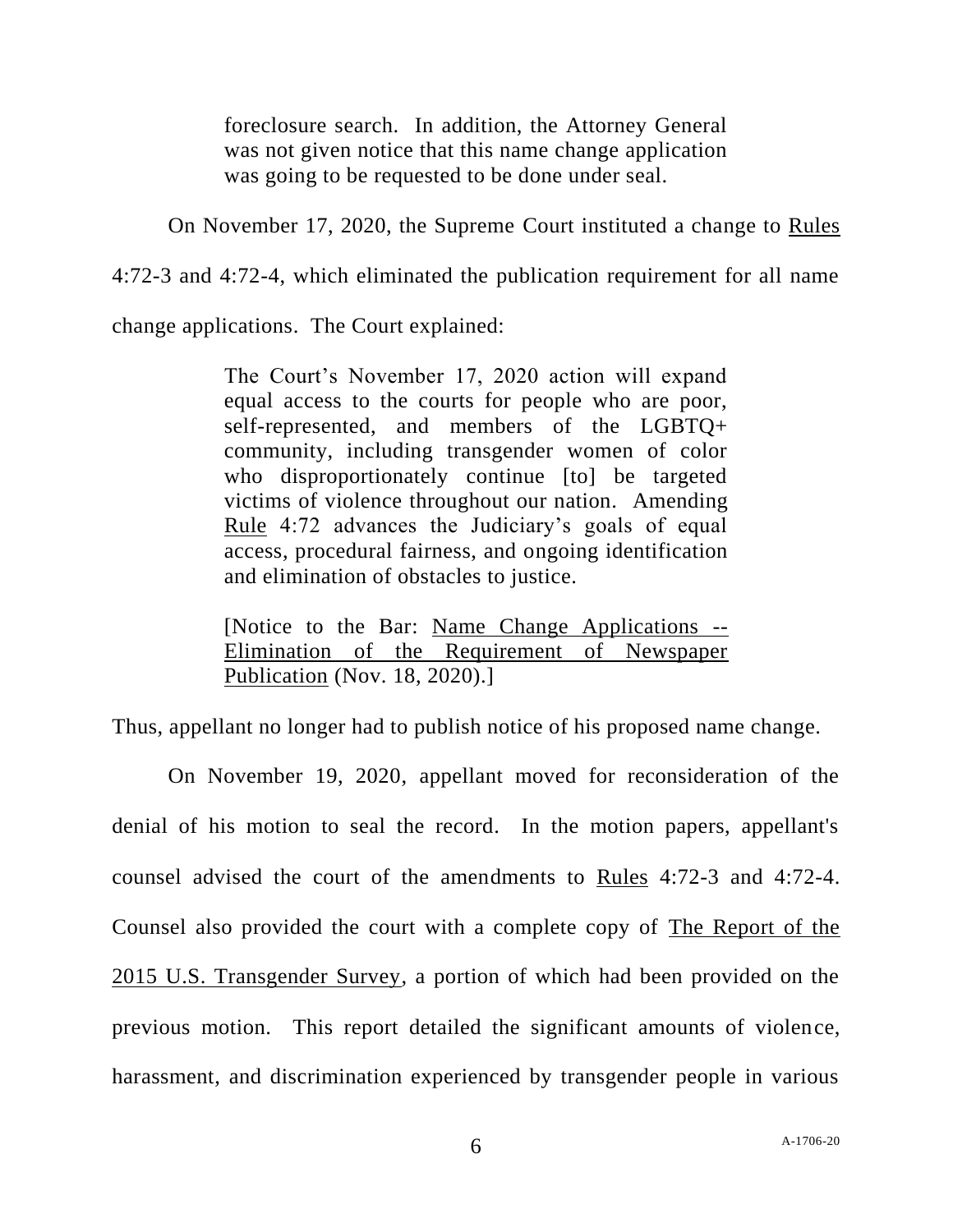areas of their lives. It also specifically addressed the importance of transgender people obtaining a change of name that conforms with their gender identity, in order to reduce the negative interactions they faced.

Finally, counsel advised the court that the Division had been notified of the date for his name change hearing, as required under Rule 4:72-3. However, counsel had not received any indication that the Division opposed appellant's name change application or sought to participate in the proceedings.

On January 8, 2021, the court denied appellant's motion for reconsideration. In its written decision, the court reiterated its belief that appellant "failed to provide any changes in data or statistics that would indicate [appellant] is directly and inevitably in danger of irreparable injury or harm." The court observed that "New Jersey has laws specifically designed to protect against discrimination and violence" and had created a Transgender Equality Task Force "to prevent acts of violence and discrimination against the transgender community in the State." Under these circumstances, the court determined it could not "grant a petition [to seal the record] based on fear rather than actual events, especially with added protections from the State."

The court also stated that the record did not need to be sealed because appellant "has not indicated that [he] would keep the name change secret."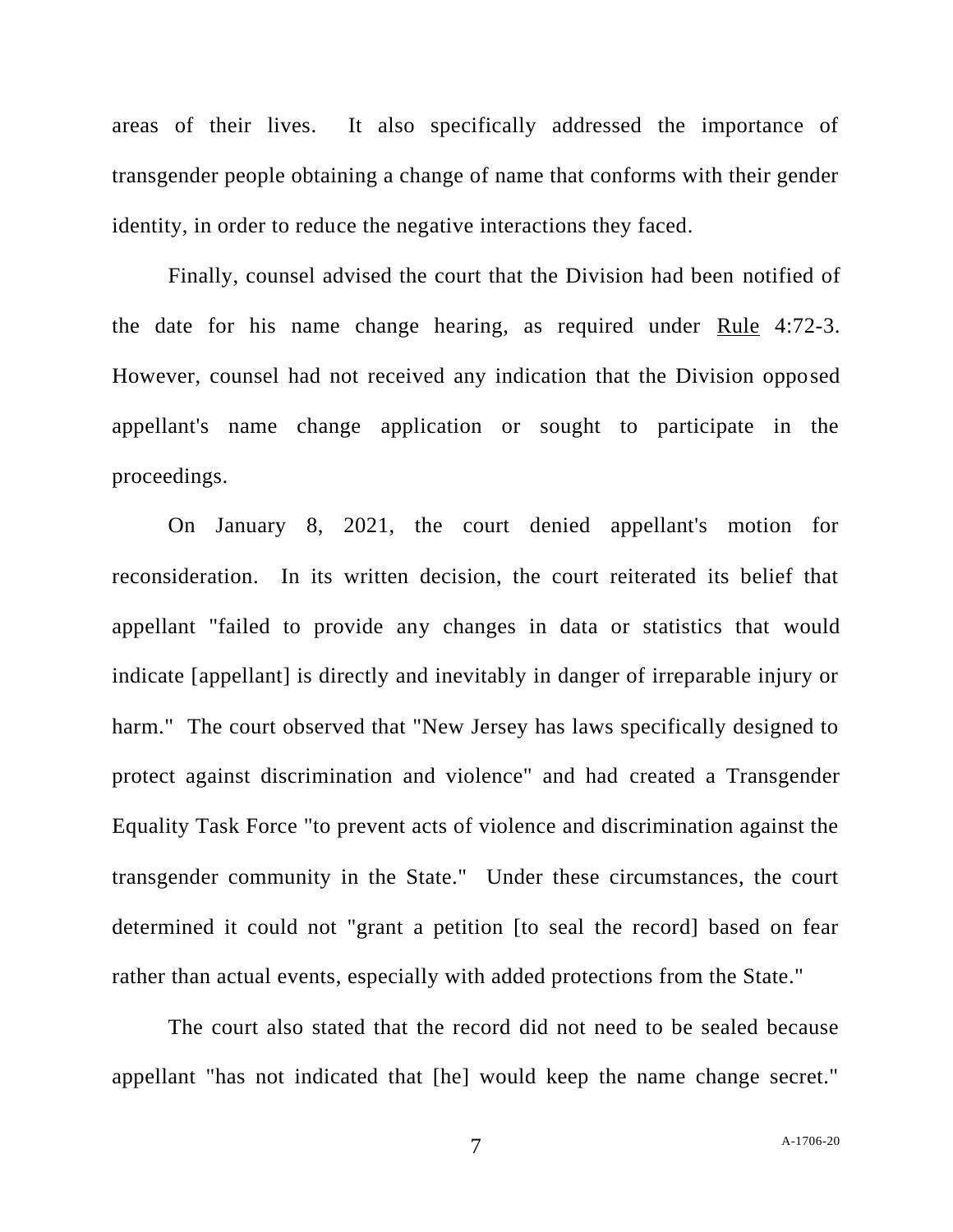Therefore, appellant was "asking that the court keep a secret [appellant was] not going to keep." Finally, the court again noted that appellant did not notify the Division of his motion to seal the record.

The court adjourned the hearing on appellant's name change application until January 15, 2021. Although the court acknowledged that the Division had "indicated] that there wasn't any background issue here. The again directed appellant to notify the Division of the new hearing date.

On January 15, 2021, the court granted appellant's name change application. At the hearing, the court modified its prior order denying the motion to seal the record to allow the "redact [ion of] medical references." However, the court did not specify the portions of the record that could be redacted, and no alterations were made.

## II.

Appellant contends the trial court erred in denying his motion to seal the record, and his motion for reconsideration of that ruling. He maintains that the record was sufficient to establish good cause to seal the record under Rule 1:38-11(b).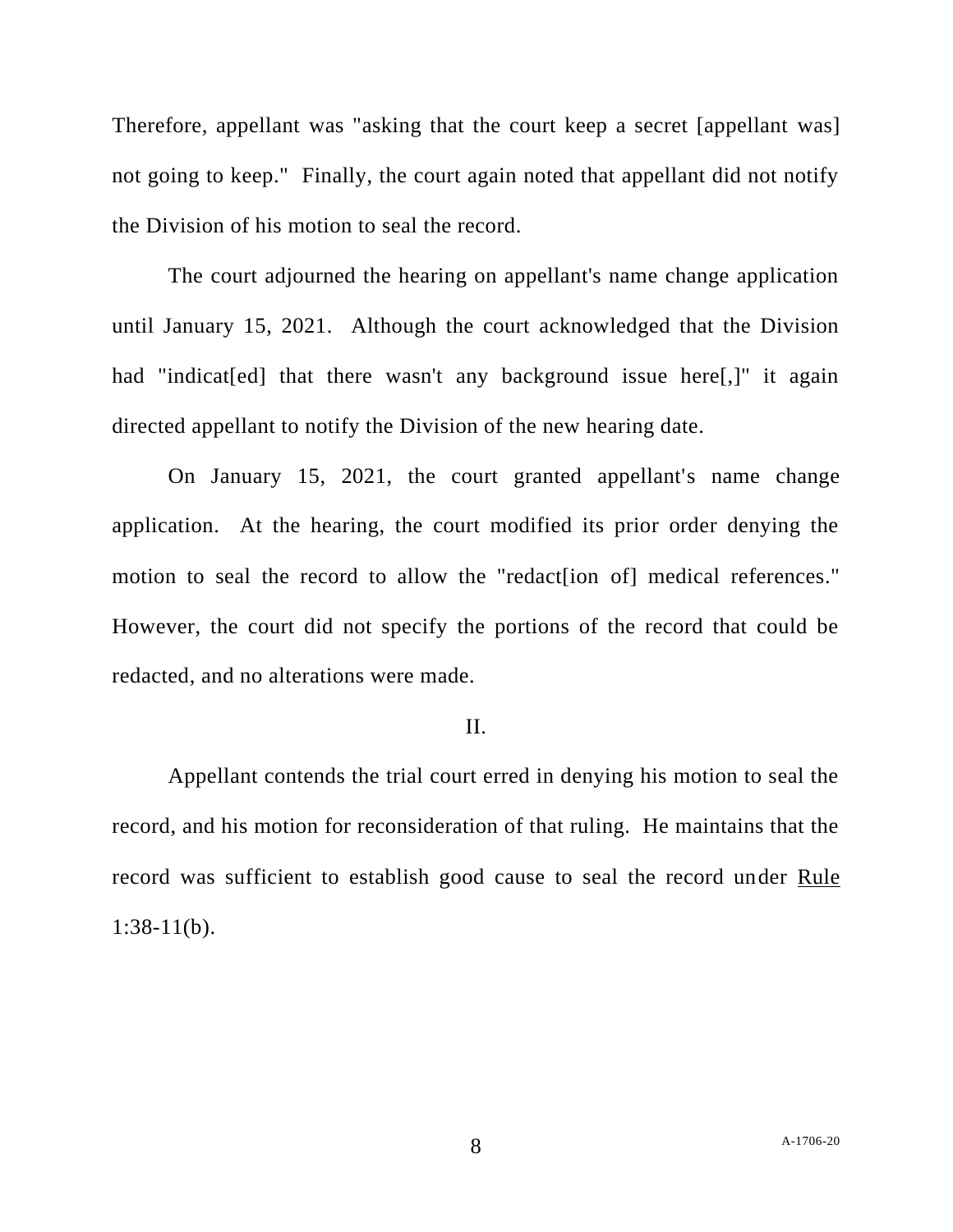Amici curiae<sup>2</sup> join in these arguments. They emphasize the substantial evidence that transgender people, both in New Jersey and nationwide, suffer inordinate levels of violence, harassment, and discrimination solely because they are transgender, and argue that "[a]n unsealed court record of a person's name change, which outs that person as transgender, will inevitably be accessible to anyone over the Internet and will invite others who would otherwise have no reason to know the person is transgender to commit acts of violence or discrimination against that person."

"The questions whether to seal or unseal documents are addressed to the trial court's discretion." Hammock by Hammock v. Hoffman-LaRoche, Inc., 142 N.J. 356, 380 (1995) (considering public access to documents filed under a protective order). Thus, we review the trial court's ruling for abuse of discretion.

An abuse of discretion occurs when the court's decision is made without rational explanation, inexplicably departs from established policies, or rests upon an impermissible basis. Flagg v. Essex Cnty. Prosecutor, 171 N.J. 561,

<sup>2</sup> We granted the motion filed by the Transgender Legal Defense and Education Fund, the National Center for Transgender Equality, Masjid al-Rabia, and the Muslim Alliance for Sexual and Gender Diversity to file a brief as amici curiae.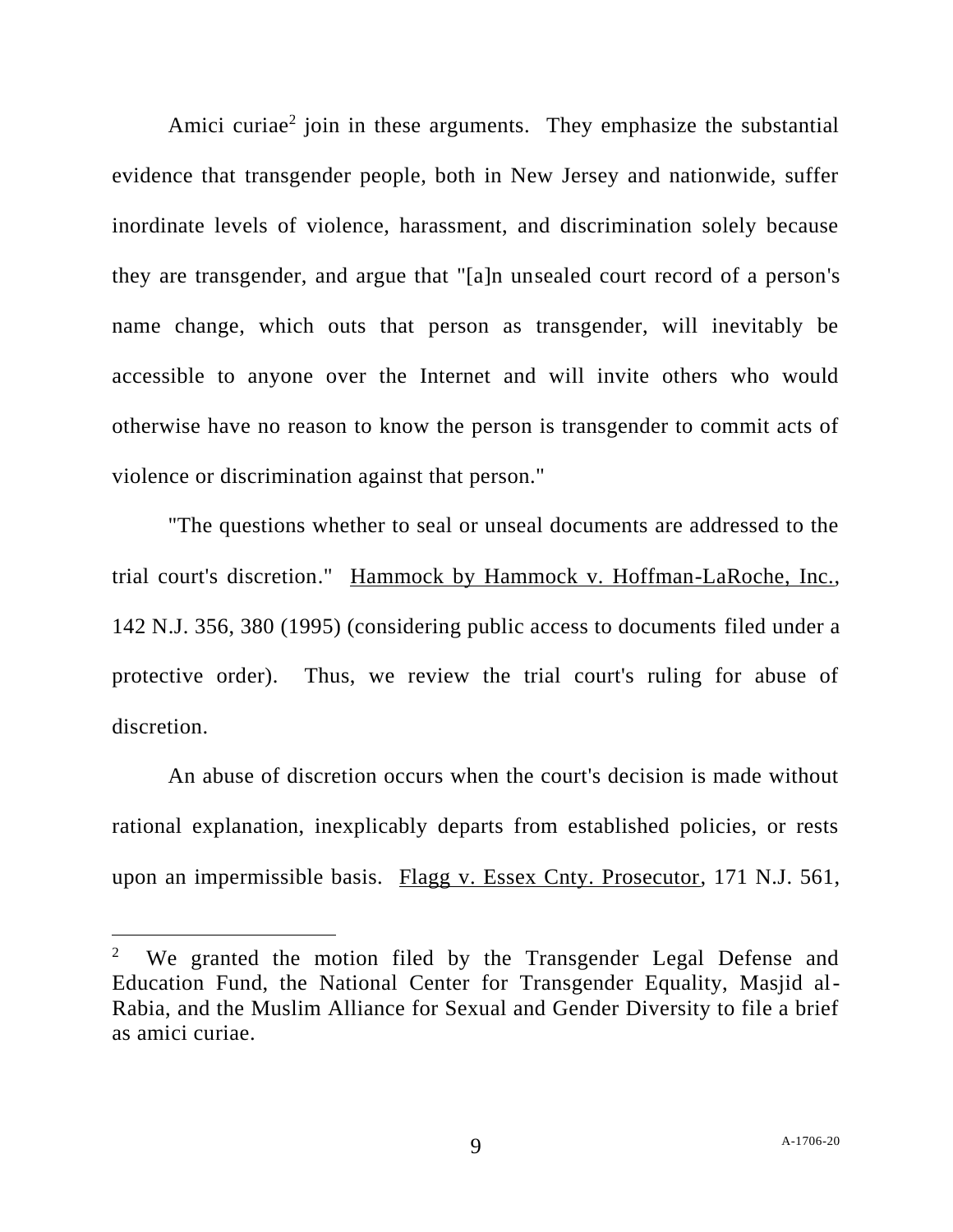571 (2002). "If the [court] misconceives or misapplies the law, [its] discretion lacks a foundation and becomes an arbitrary act." In re Presentment of Bergen Cnty. Grand Jury, 193 N.J. Super. 2, 9 (App. Div. 1984).

We also review the court's denial of defendant's reconsideration motion for an abuse of discretion. Branch v. Cream-O-Land Dairy, 244 N.J. 567, 582 (2021); Kornbleuth v. Westover, 241 N.J. 289, 301 (2020). Reconsideration is reserved for instances in which the court's ruling is premised upon a palpably incorrect or irrational basis, or the court did not consider or failed to appreciate the significance of probative, competent evidence. Fusco v. Bd. of Educ. of City of Newark, 349 N.J. Super. 455, 462 (App. Div. 2002); D'Atria v. D'Atria, 242 N.J. Super. 392, 401 (Ch. Div. 1990).

We review any interpretations of the law or legal rulings de novo. Manalapan Realty, L.P. v. Twp. Comm. of Manalapan, 140 N.J. 366, 378 (1995). Findings of facts are entitled to deference if they are supported by substantial credible evidence in the record. Rova Farms Resort, Inc. v. Invs. Ins. Co., 65 N.J. 474, 483-84 (1974). However, less deference may be afforded to factual findings made based upon motion papers, without the court hearing any testimony. N.J. Div. of Child Prot. & Permanency v. S.K., 456 N.J. Super. 245, 262 (App. Div. 2018); N.J. Div. of Child Prot. & Permanency v. J.D., 447 N.J. Super. 337, 350 (App. Div. 2016).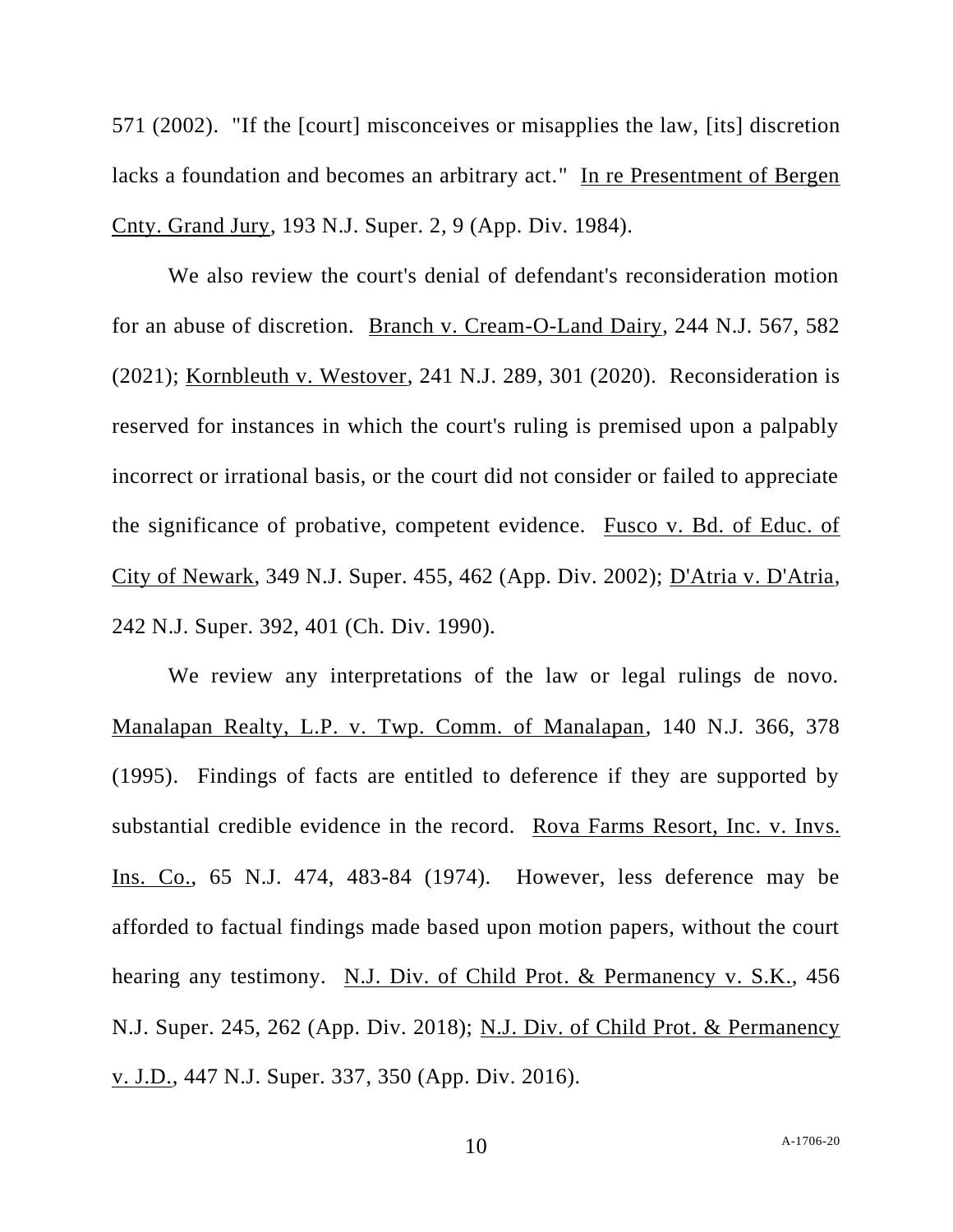The Court Rules establish a general rule in favor of open judicial proceedings, except upon a showing of good cause. <u>See R.</u> 1:2-1; R. 1:38-1; Hammock, 142 N.J. at 367-69, 375, 380-82. At the time of appellant's motion, Rule 1:2-1 provided, in pertinent part:

> All trials, hearings of motions and other applications, first appearances, pretrial conferences, arraignments, sentencing conferences (except with members of the probation department) and appeals shall be conducted in open court unless otherwise provided by rule or statute.

. . . .

If a proceeding is required to be conducted in open court, no record of any portion thereof shall be sealed by order of the court except for good cause shown, as defined by R. 1:38-11(b), which shall be set forth on the record. $3$ 

Similarly, Rule 1:38-1 states:

Court records and administrative records . . . within the custody and control of the judiciary are open for public inspection and copying except as otherwise provided in this rule. Exceptions enumerated in this rule shall be narrowly construed in order to implement the policy of open access to records of the judiciary.

<sup>&</sup>lt;sup>3</sup> Effective September 1, 2021, the rule was amended to read, in pertinent part: "All trials, hearings of motions and other applications, first appearances, pretrial conferences, arraignments, sentencing conferences (except with members of the probation department) and appeals shall be conducted in open court unless otherwise provided by rule or statute."  $R_1$ . 1:2-1(a).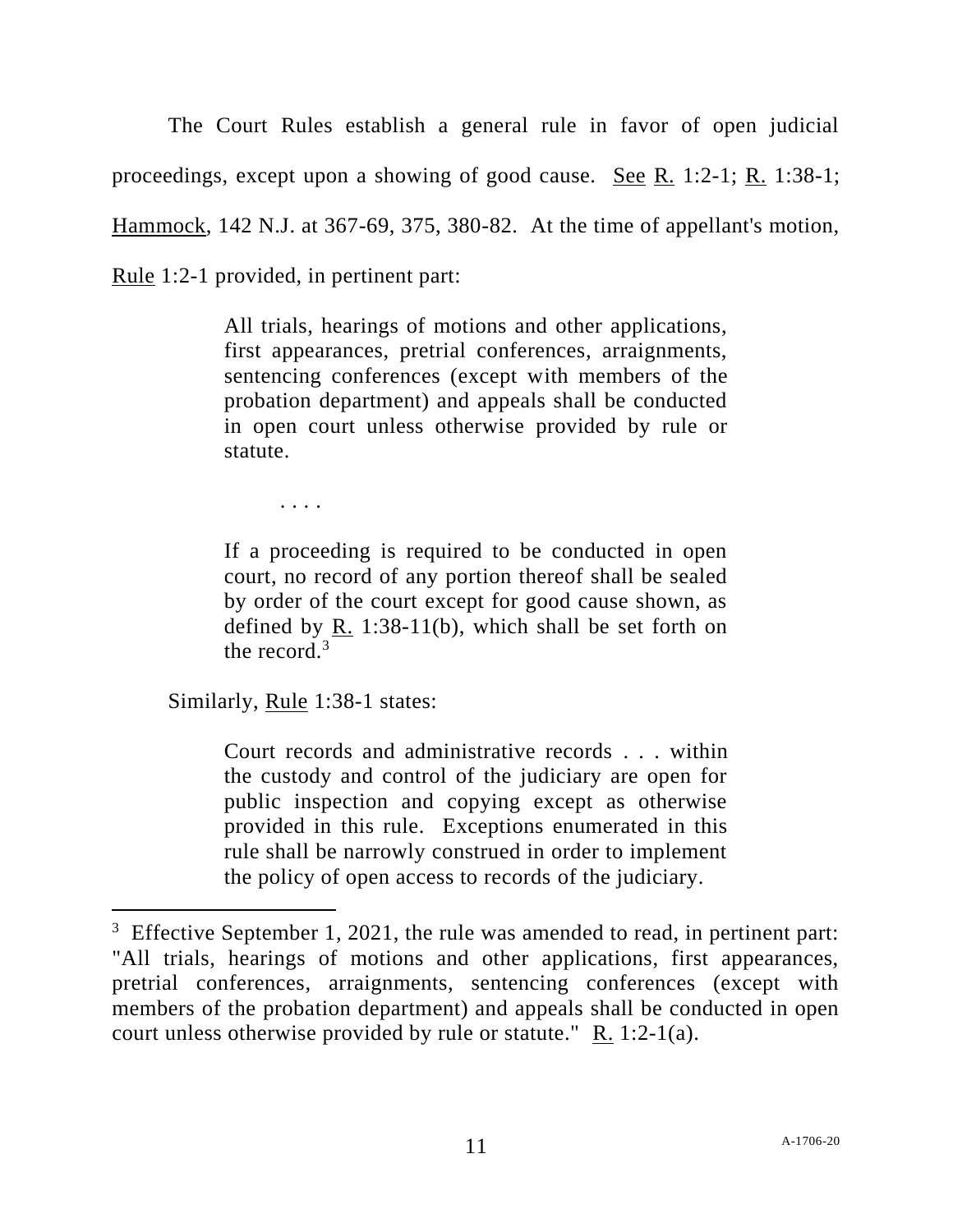Rule 1:38-3 specifies that certain court records are excluded from public access, including certifications of confidential information for name changes. And Rule 1:38-5 excludes certain administrative records from public access. However, at the time of appellant's motion, the enumerated exclusions did not apply.<sup>4</sup>

Rather, appellant's motion to seal the record was governed by Rule 1:38-

11, which states in pertinent part:

(a) Information in a court record may be sealed by court order for good cause as defined in paragraph (b) . . . . The moving party shall bear the burden of proving by a preponderance of the evidence that good cause exists.

(b) Good cause to seal a record . . . shall exist when:

(1) Disclosure will likely cause a clearly defined and serious injury to any person or entity; and

(2) The person's or entity's interest in privacy substantially outweighs the presumption that all court and administrative records are open for public inspection pursuant to R[ule]. 1:38.

<sup>4</sup> As previously noted, the Supreme Court recently adopted amendments to Rule 1:38-3 such that effective September 1, 2021, all records in actions for a name change will be excluded from public access. See Omnibus Rule Amendment Order (July 30, 2021) (adopting Rule 1:38-3(d)(2)(20) and amending <u>Rule</u> 1:38-3(f)(10)).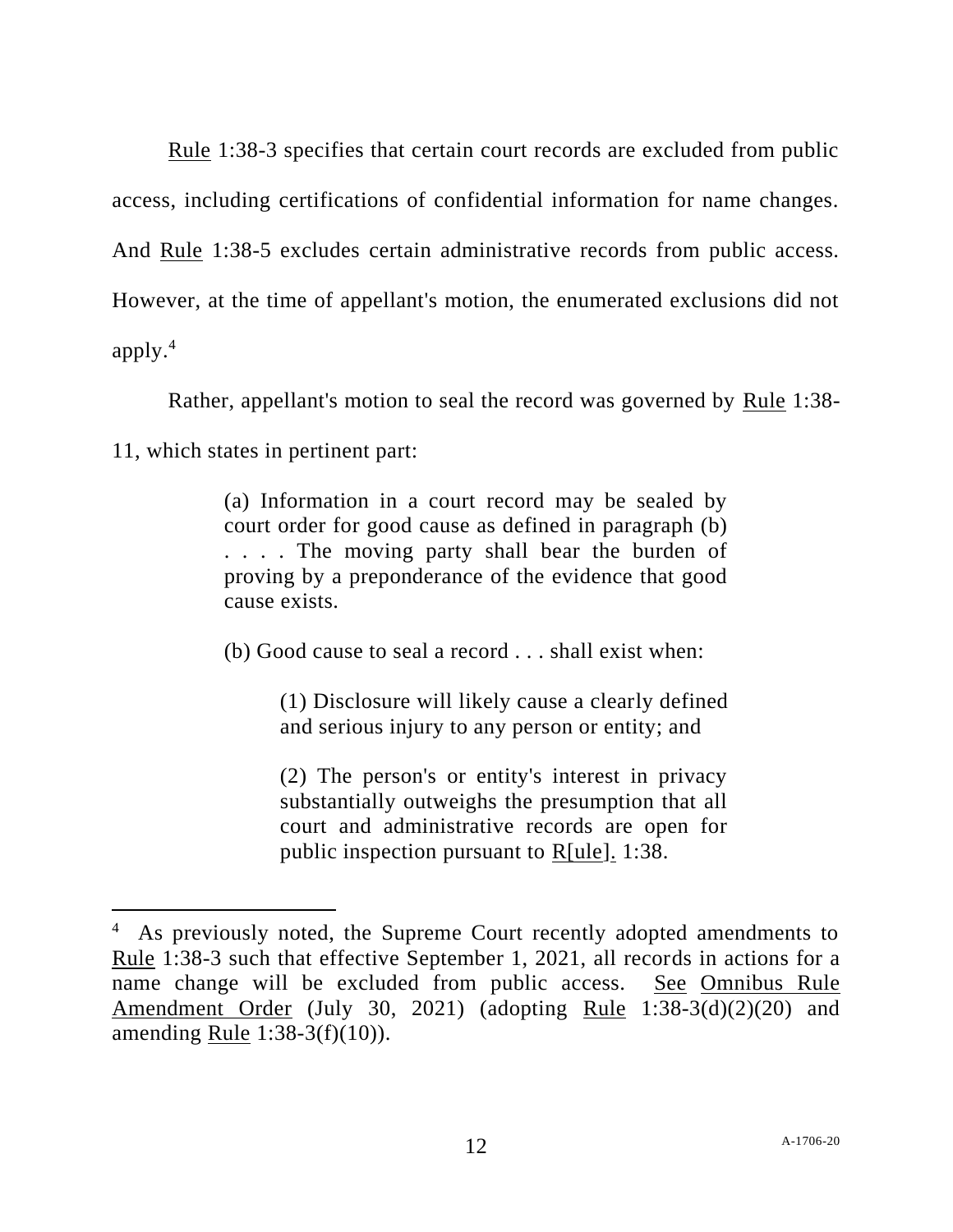(d) Documents or other materials not exempt from public access under Rule 1:38 may not be filed under seal absent a prior court order mandating the sealing of such documents, and should not be submitted to the court with the motion, which may be filed on short notice, requesting an order to seal.

. . . .

The movant must establish good cause by a preponderance of the evidence, Rule 1:38-11(a), substantiated by "specific examples or articulated reasoning[.]" Hammock, 142 N.J. at 382. Good cause is measured by a standard of reasonableness. Id. at 376.

"[A] flexible balancing process adaptable to different circumstances must be conducted to determine whether the need for secrecy substantially outweighs the presumption of access" in recognition of the fact that confidentiality is more important in certain circumstances than others. Id. at 381.<sup>5</sup> Moreover, if confidentiality is required:

> The need for secrecy should extend no further than necessary to protect the confidentiality. Documents should be redacted when possible, editing out any privileged or confidential subject matter, so that the

 $<sup>5</sup>$  Although Hammock is a binding Supreme Court decision, it was decided in</sup> 1995, before the 2009 adoption of Rule 1:38-11 which defined the standard for showing good cause.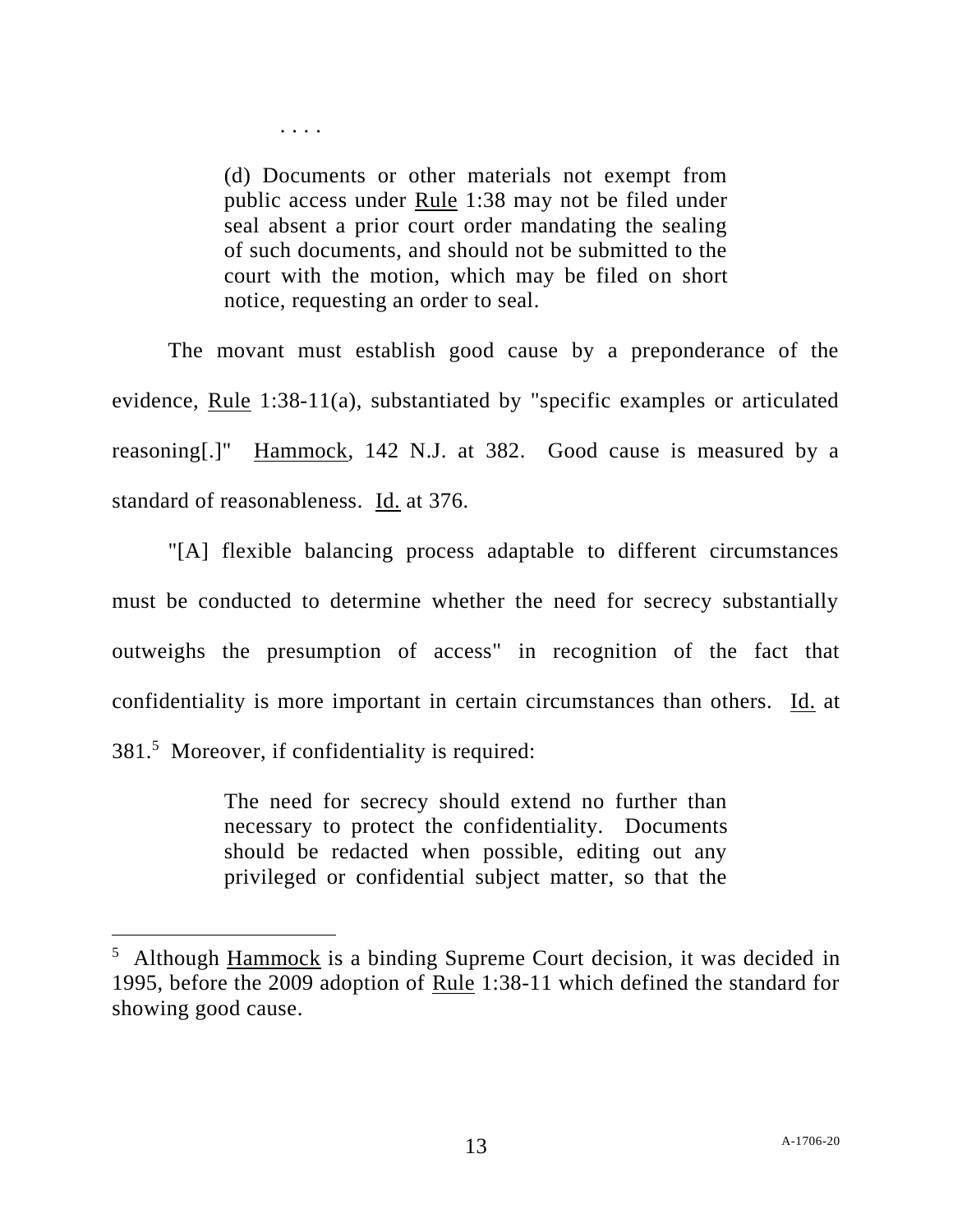protective order will have the least intrusive effect on the public's right-of-access.

[Id. at 382 (citation omitted).]

Applying these standards, we are satisfied appellant established good cause to seal the record of his name change application. First, the record amply supports a conclusion that "disclosure will likely cause a clearly defined and serious injury" to appellant. R. 1:38-11(b)(1). Second, the record fully supports a finding that appellant's "interest in privacy substantially outweighs the presumption that all court and administrative records are open for public inspection pursuant to R[ule]. 1:38." R. 1:38-11(b)(2).

The two prongs of this court's inquiry are intertwined in this case because the "clearly defined and serious injury" to appellant is the violation of his "interest in privacy" in being transgender. Indeed, it is difficult to imagine a more intimate, personal, and private matter than whether a person's gender identity conforms with the sex they were assigned at birth, typically based upon the existence and appearance of their reproductive organs, and their chromosomal makeup. See Doe v. Boyertown Area Sch. Dist., 897 F.3d 518, 522 (3d Cir. 2018) (discussing difference between sex and gender, and noting that "[t]ypically, sex is determined at birth based on the appearance of external genitalia"); see also F.V. v. Barron, 286 F. Supp. 3d 1131, 1136 (D. Idaho 2018) ("[B]iological sex is determined by numerous elements, which can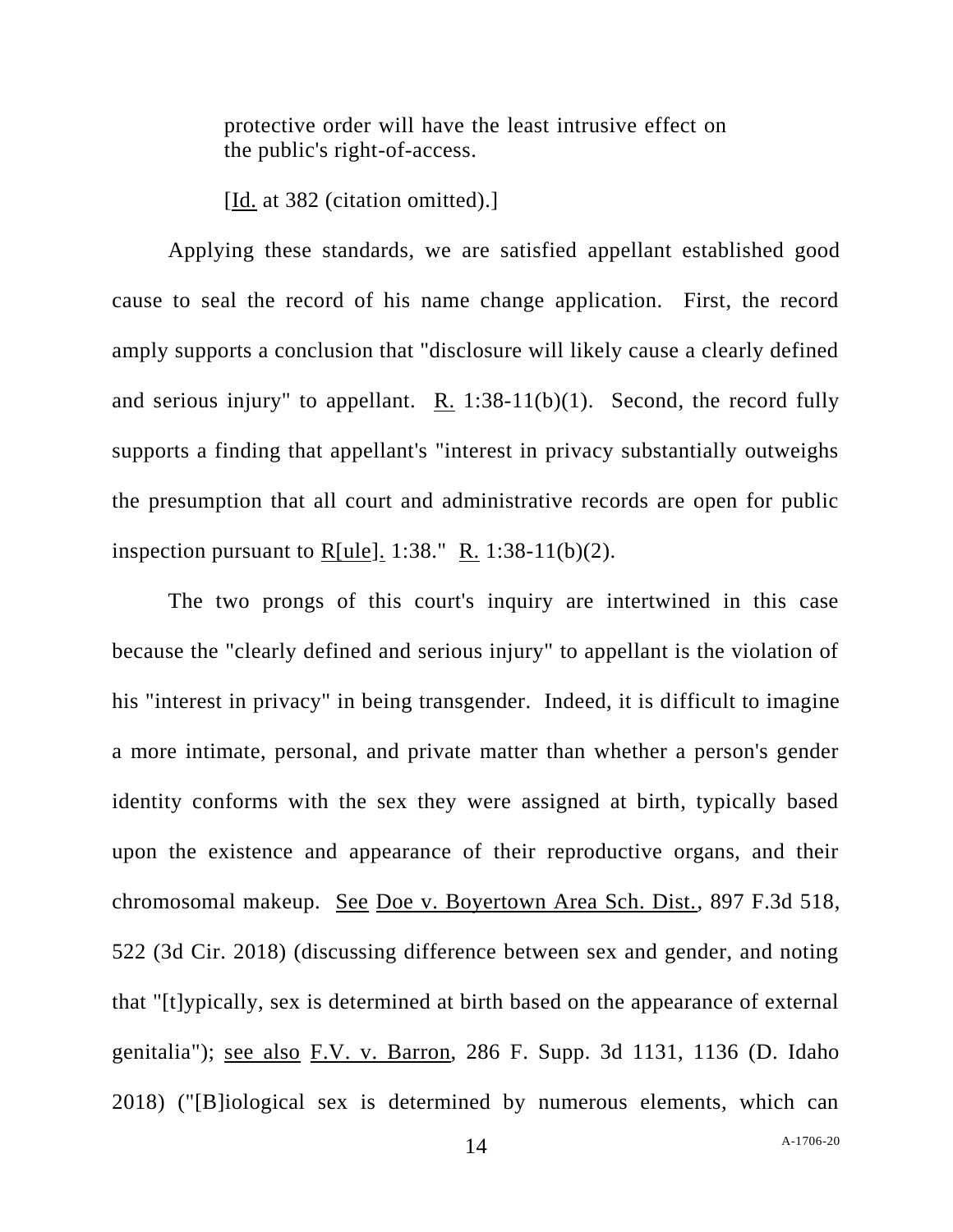include chromosomal composition, internal reproductive organs, external genitalia, hormone prevalence, and brain structure.").

New Jersey case law supports sealing the record to protect appellant's right to privacy in being transgender. In a case that pre-dates the "good cause" definition currently set forth in Rule 1:38-11(b), the court stated:

> Although in certain rare circumstances a litigant's interest in privacy may overcome the constitutional presumption in favor of open court proceedings, mere embarrassment or a desire to avoid the potential criticism attendant to litigation will not suffice. In cases involving essentially money damage claims and employment reinstatement issues a plaintiff should not be permitted to conceal his identity from the public absent a clear and convincing showing that there exists a genuine risk of physical harm, the litigation will entail revelation of highly private and personal information, the very relief sought would be defeated by revealing the party's identity, or other substantial reasons why identification of the party would be improper. Once such compelling circumstances have been shown, the litigant's privacy interest must be weighed against the constitutional and public interest in open judicial proceedings.

[A.B.C. v. XYZ Corp., 282 N.J. Super. 494, 505 (App. Div. 1995).]

Similarly, in Verni ex rel. Burstein v. Lanzaro, 404 N.J. Super. 16, 24

(App. Div. 2008), the court stated:

A personal interest in privacy and freedom from annoyance and harassment, while important to the litigant, will not outweigh the presumption of open judicial proceedings even in relatively uncomplicated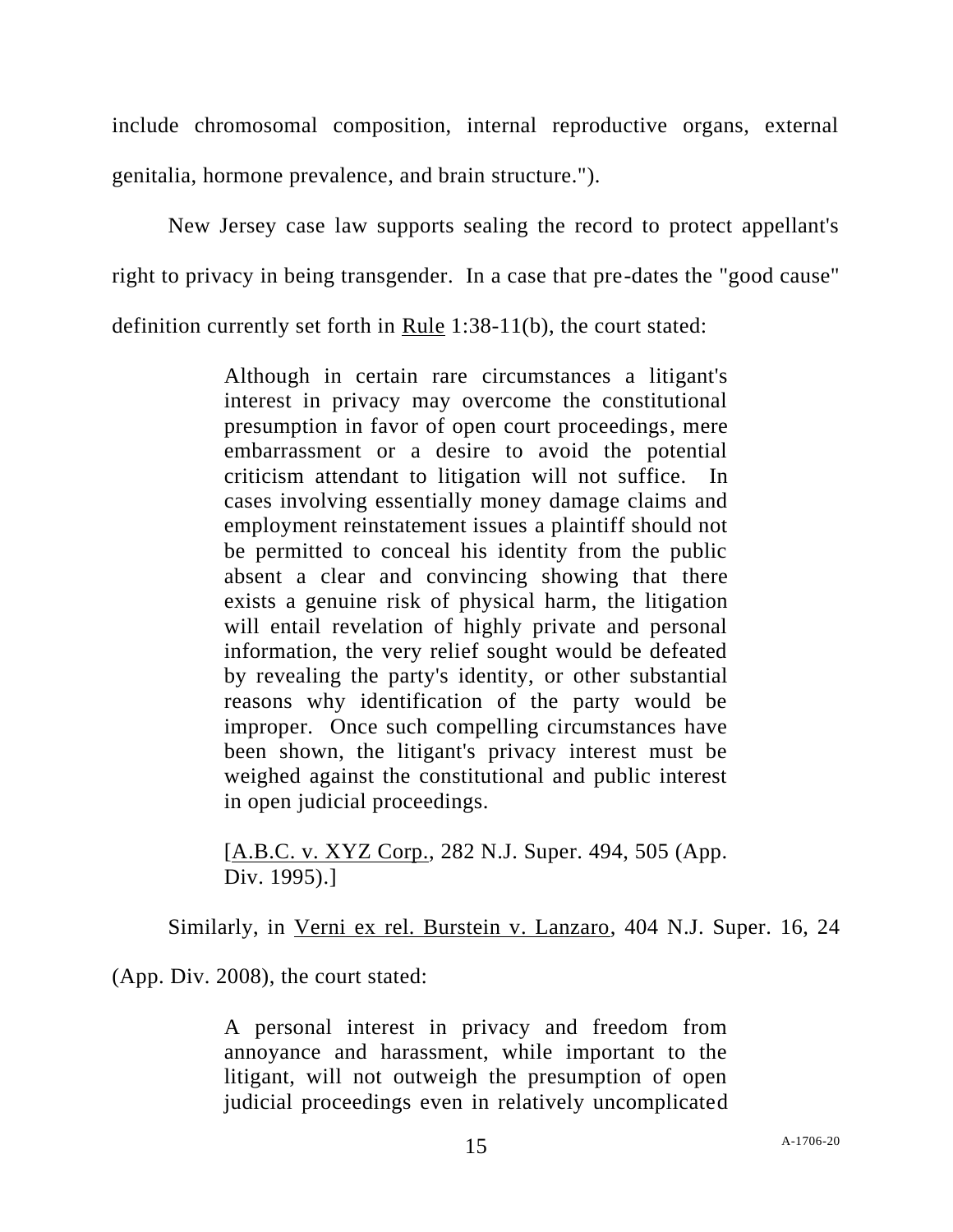and non-notorious civil litigation. Zukerman v. Piper Pools, Inc., 256 N.J. Super. 622, 628-29 (App. Div. 1992). On the other hand, when an application is filed with a court that pertains to a purely private matter, an order sealing the submissions may be appropriate. See In re Tr. Created by Johnson, 299 N.J. Super. 415, 423 (App. Div. 1997) (financial information submitted to the trustees in support of a discretionary distribution from a trust created for the benefit of the beneficiary and her family may be sealed because of the absence of any meaningful public interest in a private trust dispute). $[6]$ 

The present case fits directly within the circumstances under which the court in A.B.C. recognized that the presumption of open court proceedings could be overcome, that is: (1) the litigation entails revelation of highly private and personal information; and (2) the very relief sought, a name change

<sup>&</sup>lt;sup>6</sup> Case law from outside New Jersey also explicitly supports finding a right to privacy in one's transgender status. See Powell v. Schriver, 175 F.3d 107, 111-12 (2d Cir. 1999) (finding that Constitution protects right to maintain confidentiality of one's "transsexualism"); Ray v. McCloud, 507 F. Supp. 3d 925, 931-32 (S.D. Ohio 2020) (finding right to privacy in being transgender); Grimes v. Cnty. of Cook, 455 F. Supp. 3d 630, 638 (N.D. Ill. 2020) (finding that plaintiff's transgender status qualified as private medical information); Gonzalez v. Nevares, 305 F. Supp. 3d 327, 333 (D.P.R. 2018) ("The Commonwealth's forced disclosure of plaintiffs' transgender status violates their constitutional right to decisional privacy."). Thus, other jurisdictions permit transgender individuals to litigate without revealing their names, where they seek a change of name to affirm their gender identity. See, e.g., In re Name & Gender Change of R.E., 142 N.E.3d 1045, 1046, 1053-54 (Ind. Ct. App. 2020); N.Y. Civ. Rights Law § 64-a; In re E.P.L., 891 N.Y.S.2d 619, 620-21 (Sup. Ct. 2009).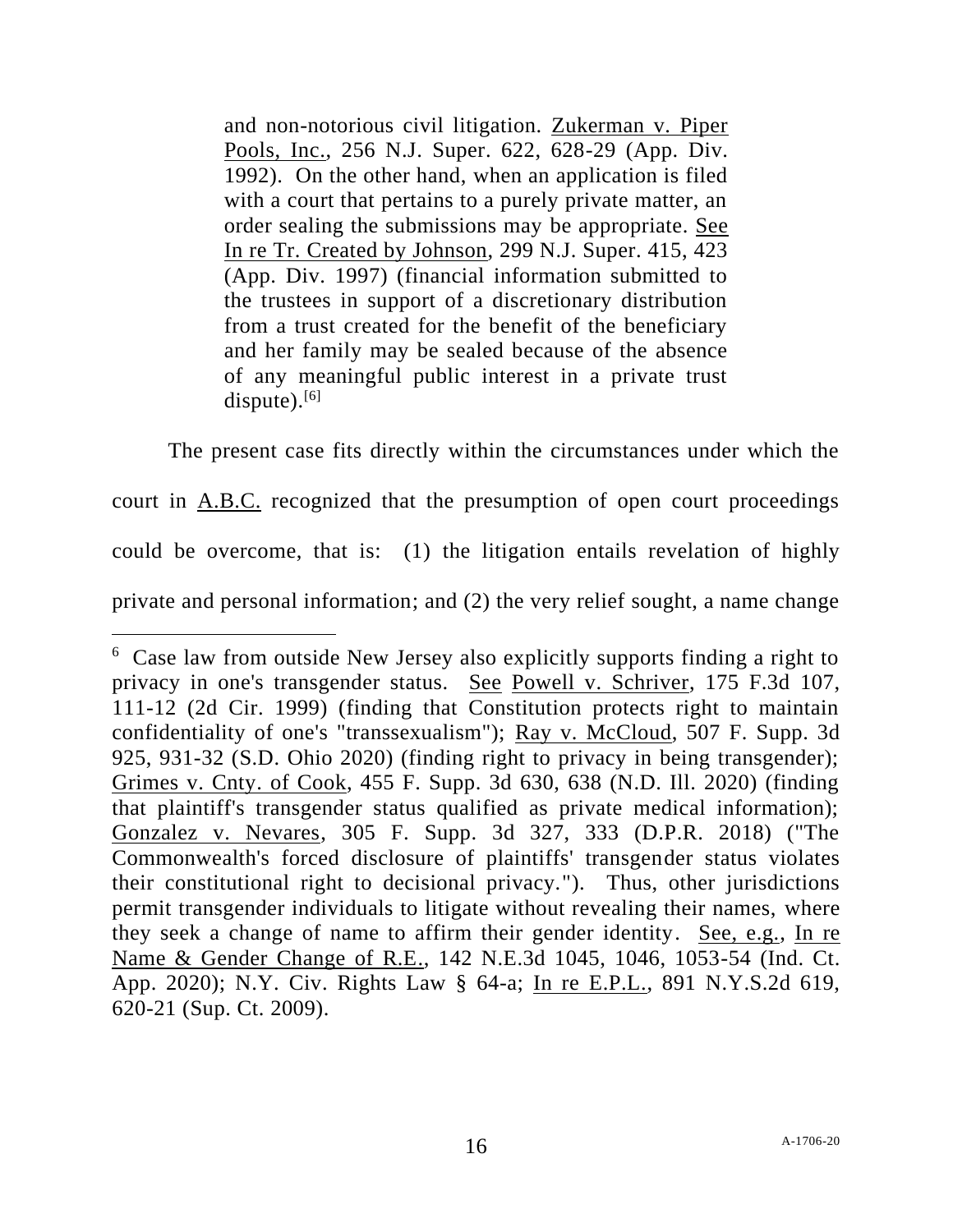that affirms appellant's gender identity, would be defeated by opening the record to the public, which would reveal a given name that conflicts with appellant's gender identity. Moreover, this case is a "purely private matter," with no meaningful public interest, as set forth in Verni, 404 N.J. Super. at 24.

In denying appellant's motion, the trial court misunderstood and misapplied the governing law. Prior case law may have involved past physical violence or threats. See, e.g., In re E.F.G., 398 N.J. Super. 539, 545-49 (App. Div. 2008) (involving name change applicant who was victim of domestic violence). However, contrary to the court's understanding, the standard set in Rule 1:38-11(b)(1) does not require that the "clearly defined and serious injury" be physical harm or the threat of physical harm. Nor does the rule require that the movant have already suffered physical harm or the threat of physical harm. In fact, the language of Rule 1:38-11(b)(1) evidences an intent to prevent harm from occurring.

Thus, the trial court erred in discounting appellant's expressed fear of physical harm and discrimination and requiring that he show evidence of a personal experience with violence or discrimination based upon his being transgender, or study data focused particularly on the State of New Jersey. To state the obvious: "The fact that [appellant] did not testify to a personal experience of violence or crime against him based on his gender identity does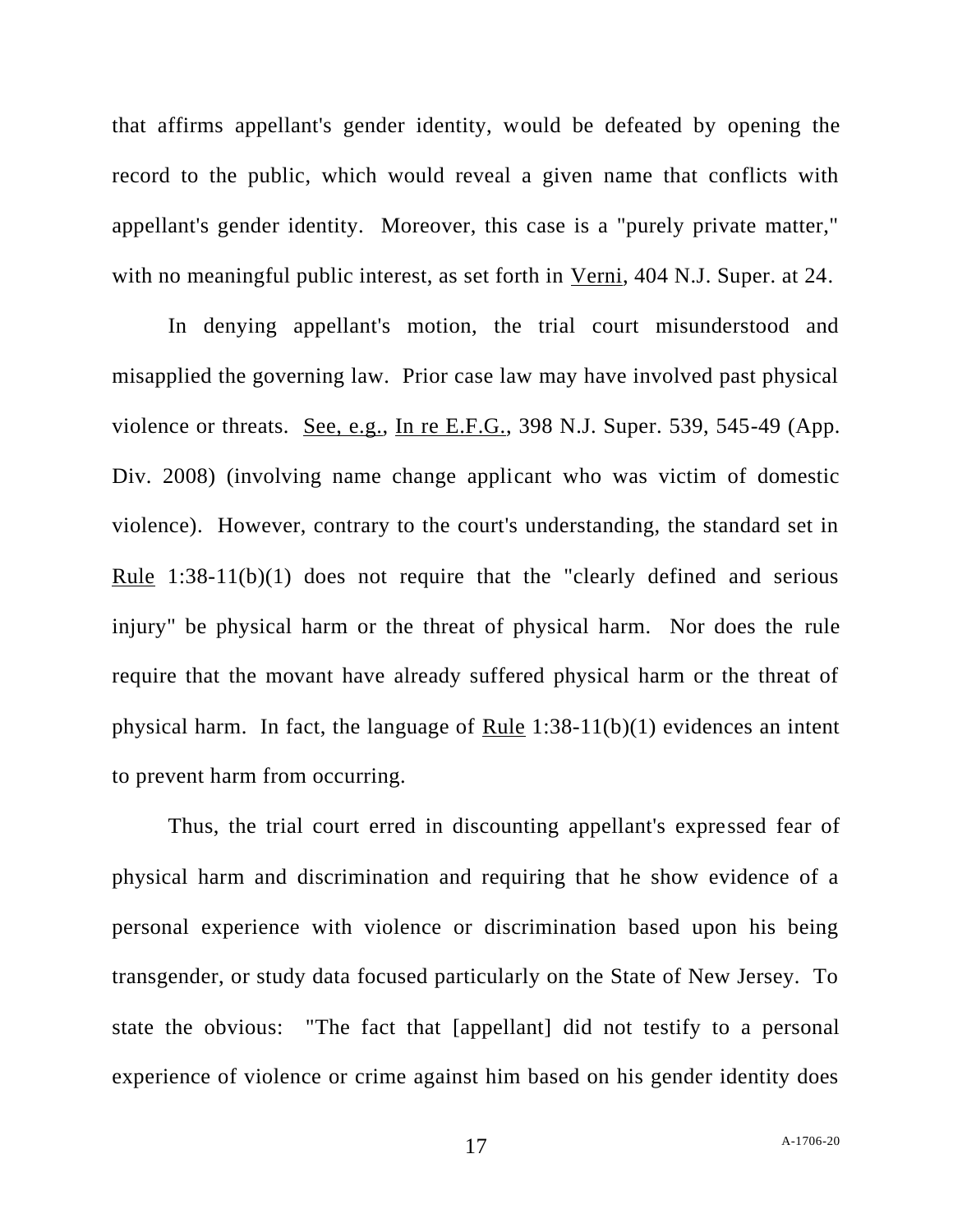not negate the fact that such violence exists." Sacklow v. Betts, 450 N.J. Super. 425, 435 (Ch. Div. 2017).

Appellant presented the court with evidence that transgender individuals face violence, harassment, and discrimination because of their gender identity. This is commonly recognized in case law as well. See, e.g., Grimm v. Gloucester Cnty. Sch. Bd., 972 F.3d 586, 611-12 (4th Cir. 2020), cert. denied, 141 S. Ct. 2878 (2021); Whitaker by Whitaker v. Kenosha Unified Sch. Dist. No. 1 Bd. of Educ., 858 F.3d 1034, 1051 (7th Cir. 2017); Powell, 175 F.3d at 111-12; Ray, 507 F. Supp. 3d at 932-34, 937; M.A.B. v. Bd. of Educ. of Talbot Cnty., 286 F. Supp. 3d 704, 720 (D. Md. 2018); Adkins v. City of New York, 143 F. Supp. 3d 134, 139-40 (S.D.N.Y. 2015); F.V., 286 F. Supp. 3d at 1137- 38; Sacklow, 450 N.J. Super. at 435.

Accordingly, there was no reason for the court to discount appellant's fears, or assume they were unfounded. The court cited the fact that New Jersey has established a Transgender Equality Task Force. However, the Task Force's own publicly available report indicates the problems transgender people face in New Jersey, similar to the problems they face in other jurisdictions, notwithstanding the laws in place to protect them. See New Jersey Transgender Equality Task Force Report and Recommendations, (Nov. 20, 2019), Transgender Equality Task Force Final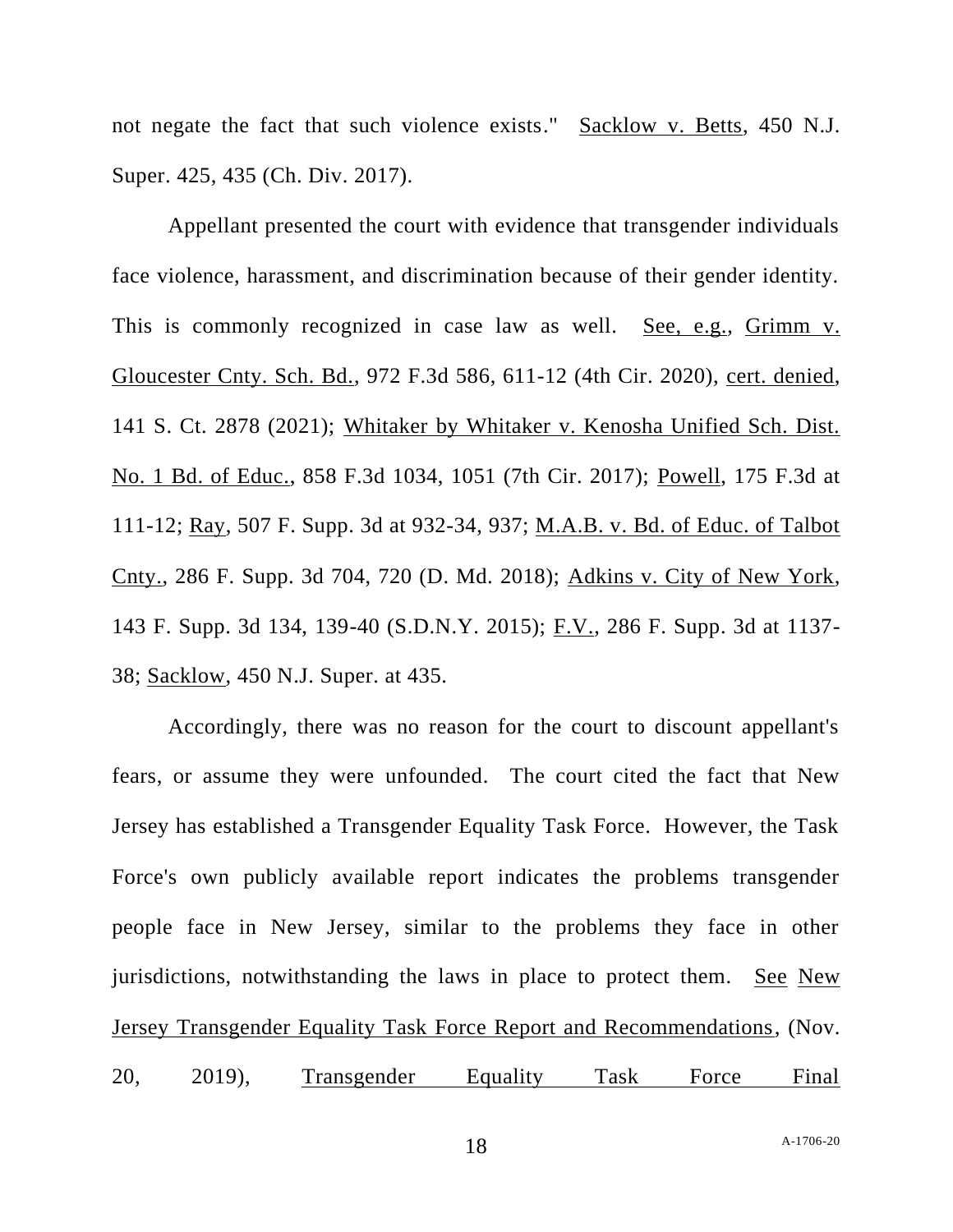(https://d3n8a8pro7vhmx.cloudfront.net/gardenstateequality/pages/1683/attach ments/original/1574265601/Transgender\_Equality\_Task\_Force\_Final.pdf). Moreover, the report specifically recommends that name change proceedings for transgender people should be private. Id. at 37.

Indeed, the trial court's skepticism is especially puzzling given the recent change to Rules 4:72-3 and 4:72-4, which eliminated the requirement that name change applications and judgments be published. The Supreme Court expressly noted that the rule change was proposed, and endorsed, in order to protect the privacy and safety of transgender, gender nonconforming, and nonbinary individuals who seek a name change in affirmation of their gender identity.

And, most recently, the Supreme Court adopted changes to Rule 1:38-3 such that effective September 1, 2021, all records in actions for a name change are excluded from public access. See Omnibus Rule Amendment Order (July 30, 2021) (adopting Rule 1:38-3(d)(20) and amending Rule 1:38-3(f)(10)).<sup>7</sup> These changes had been proposed to address "the safety concerns and privacy interests of transgender, gender non-conforming, and non-binary people who

<sup>&</sup>lt;sup>7</sup> The Court also amended <u>Rule</u> 4:72-4 to provide that most name changes will be "effective immediately" rather than "not less than 30 days" from entry of the court's order.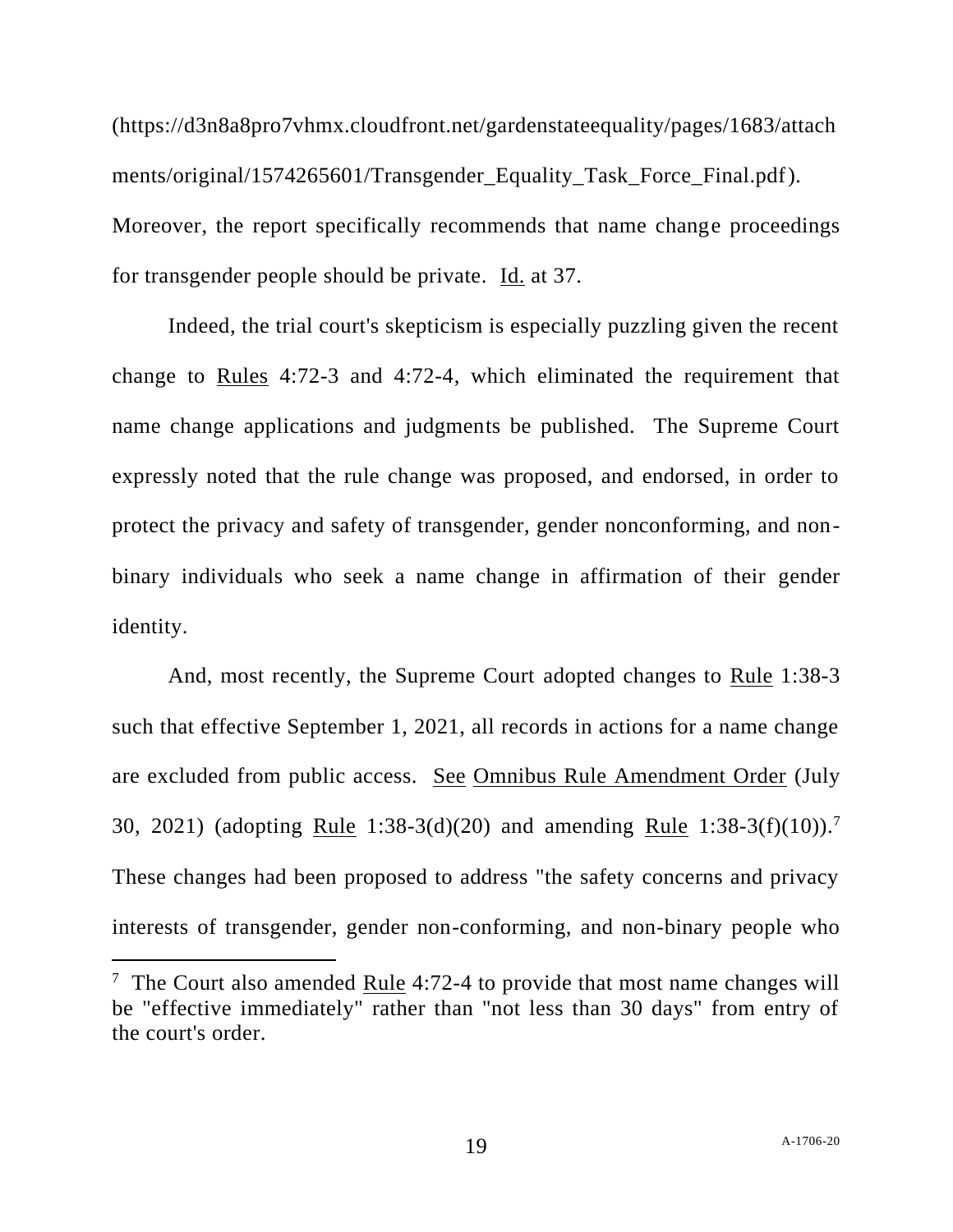seek name changes in affirmation of their gender identity as well as others who seek names changes through the courts[.]" See 2019-2021 Supreme Court Rules Committee Reports – Publication for Comment; Notice to the Bar, New Jersey Law Journal, Feb. 15, 2021.

Thus, appellant presented sufficient evidence to justify his fears about public disclosure of his transgender identity. By requiring that appellant's name change application be publicly available, and thereby publicly identifying appellant as transgender, the court would violate appellant's right to privacy and could heighten the risk of physical harm to appellant, or even facilitate such harm by making it easier for people to identify him as transgender.

On the other side of the ledger, the only expressed public interest in name change applications is protecting against those seeking to avoid or obstruct criminal prosecution, avoid creditors, or perpetrate a criminal or civil fraud. <u>See</u> N.J.S.A. 2A:52-1 to -4; R. 4:72-1 to -4; In re Zhan, 424 N.J. Super. 231, 235-36 (App. Div. 2012); In re Bacharach, 344 N.J. Super. 126, 130-36 (App. Div. 2001); In re Eck, 245 N.J. Super. 220, 223 (App. Div. 1991); Egner v. Egner, 133 N.J. Super. 403, 406-08 (App. Div. 1975). In this case, however, there are no concerns that appellant is seeking to avoid or obstruct criminal prosecutions, avoid creditors, or perpetrate a fraud. Moreover,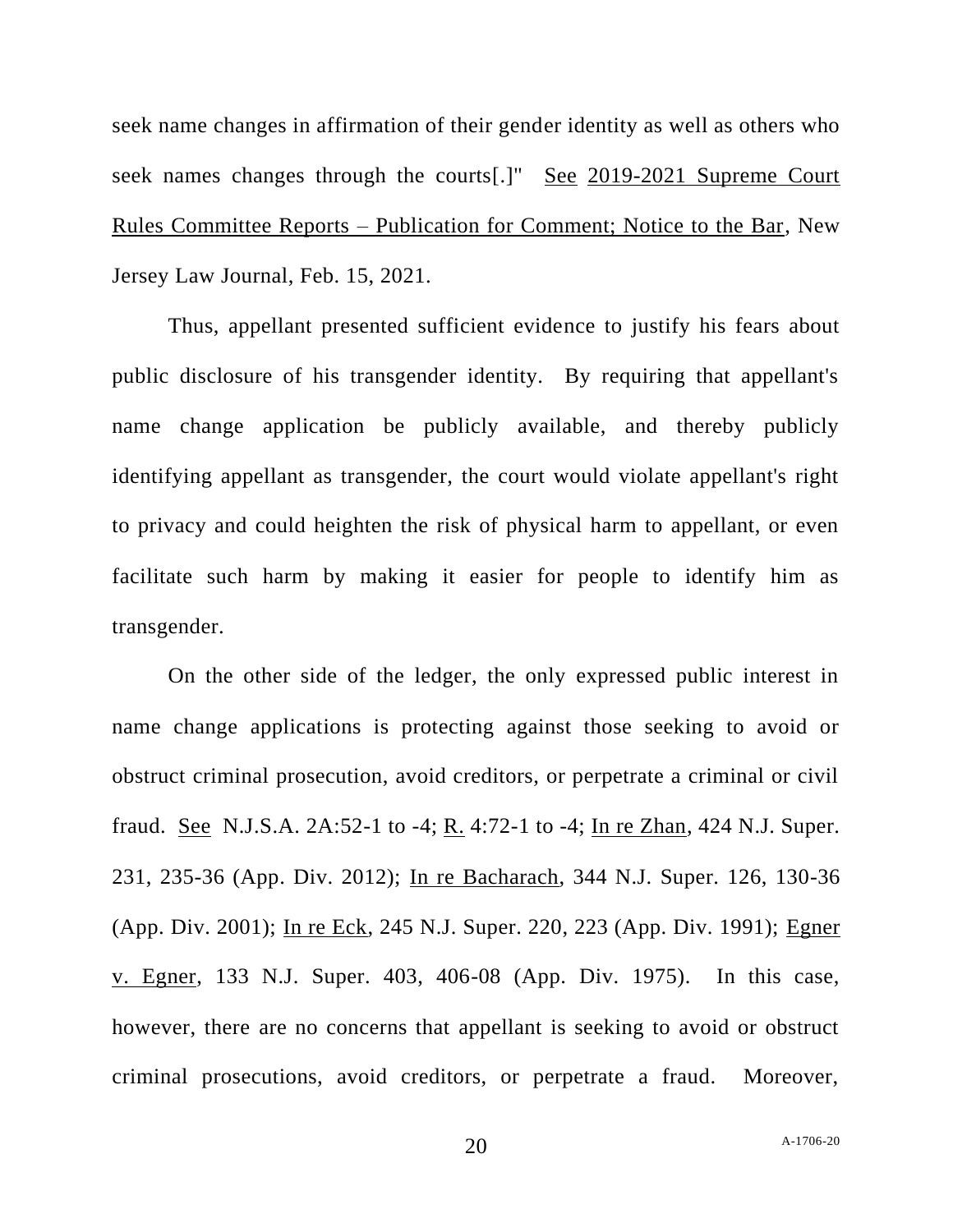appellant notified the Division of his application, as required under Rule 4:72- 3, and the Division chose not to participate in the case and made no objection to appellant's application. Thus, a fair consideration of the law and the facts warranted granting appellant's motion.

The trial court also considered a number of irrelevant factors in denying appellant's motion to seal the record and his motion for reconsideration of that decision. The court denied the motions, in part, because appellant had already chosen to reveal he was transgender to individuals he trusted with that information. However, that did not mean appellant should be compelled to disclose this information to the world, including those who may do harm to him as a result, in order to obtain a change of name that affirms his gender identity. The purpose of sealing the record was to protect appellant's right to share his transgender identity only with those he trusts, thus avoiding the psychological and possibly physical harm he would suffer by making the information public. As the court stated in Ray, 507 F. Supp. 3d at 934:

> The fact that [p]laintiffs are proud of their transgender status and have shared such information on their personal social media accounts or with friends and family in no way negates their right to not be forced to disclose such private and personal information except on their own terms and in environments they chose. . . . Plaintiffs do not lose their informational right to privacy by choosing to share the private information at certain times with certain people.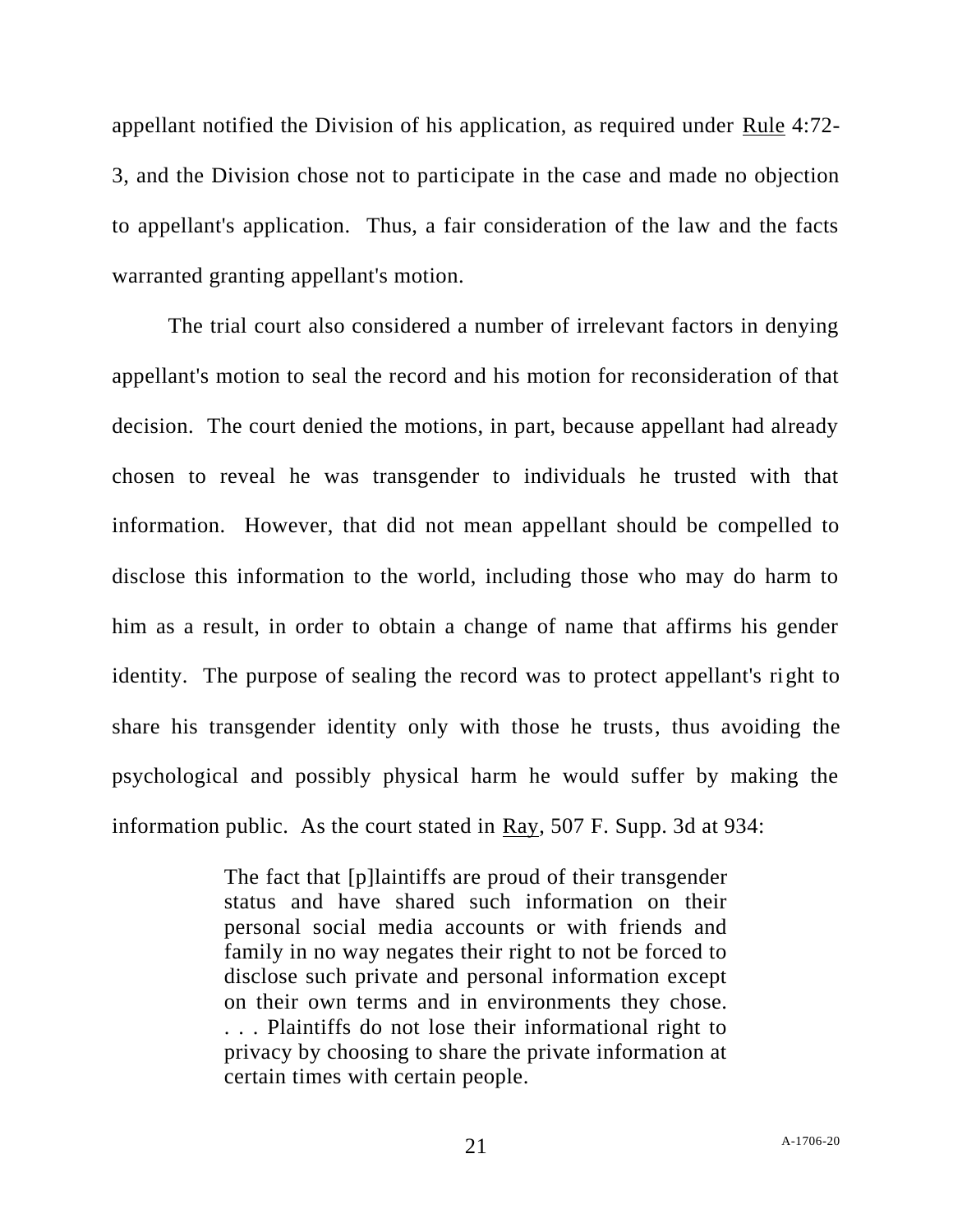Also contrary to the court's reasoning, it was irrelevant to appellant's motion that he had not filed his complaint under seal. Appellant could not have filed the complaint under seal because the Court Rules prohibit it in the absence of a court order. R. 1:38-11(d). See also R. 1:4-1(a) (requiring caption to include parties' names, and "[e]xcept as otherwise provided by R. 5:4-2(a), the first pleading of any party shall state the party's residence address . . . ."). The purpose of appellant's motion was to obtain the required court order, which would retroactively seal the record.

It was also irrelevant that other transgender people who sought name changes may not have requested that their proceedings be sealed. See, e.g., Sacklow, 450 N.J. Super. at 427 n.1 (noting use of parties' real names, at their request, including the name of a transgender youth who sought to change his name). People seeking name changes may have different comfort levels in sharing their transgender identity. Others may be proceeding pro se or otherwise not understand that sealing the record is possible under the Court Rules. Regardless, how past petitioners have chosen to proceed did not prevent appellant from seeking to seal the record of his proceeding.

Finally, the trial court incorrectly denied appellant's motion to seal the record because he did not give the Division notice of the motion. Rule 4:72-3 requires a name change applicant to serve notice of the application "at least